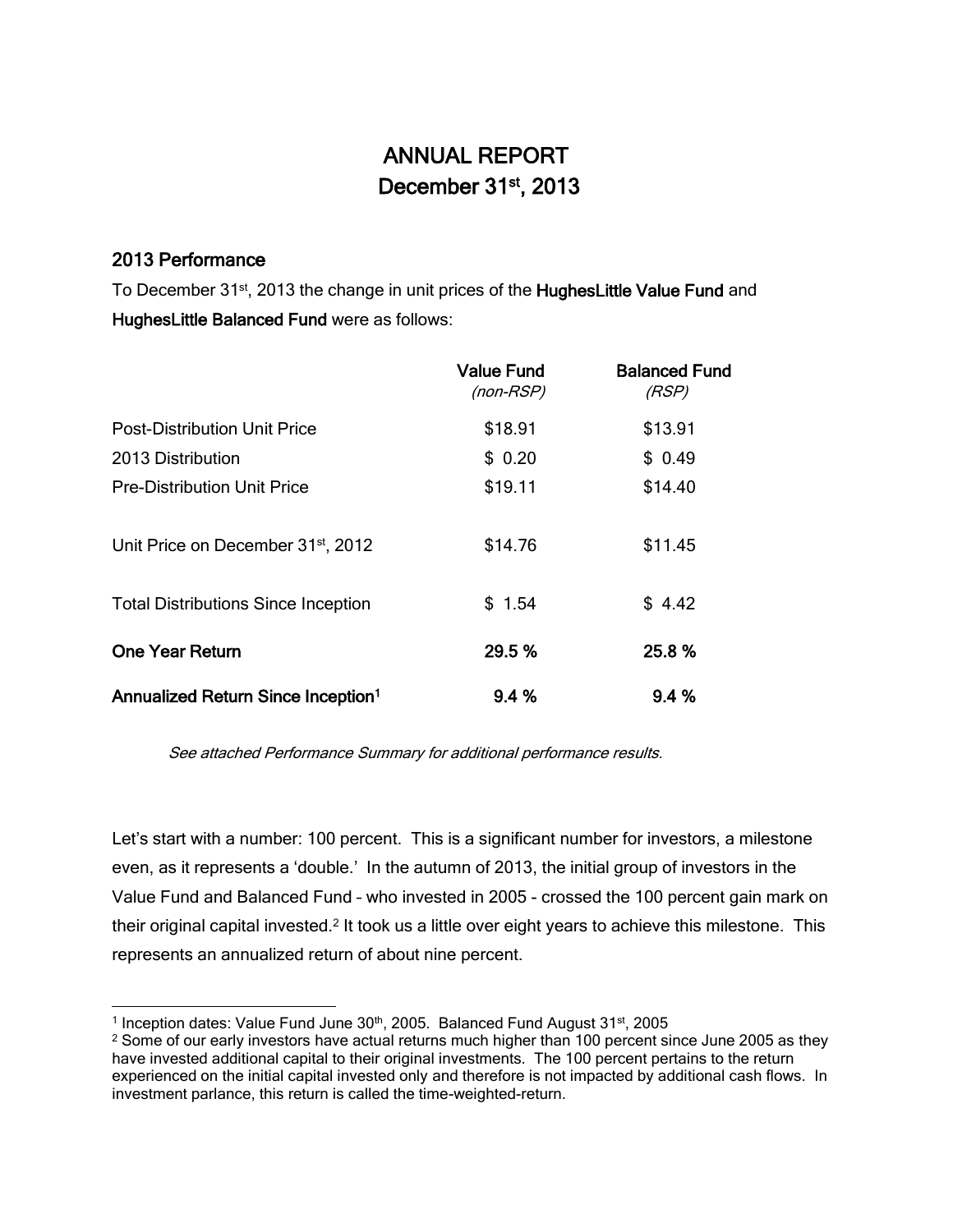Other groups of Value Fund investors who have also doubled their original investment are clients who invested between October 2008 and July 2009 and between May 2010 and July 2010. Similarly, clients who invested their RSP or RIF money in the Balanced Fund between October 2008 and April 2009 have also doubled their original capital. All of these latter groups of investors in the HughesLittle Funds invested at lower unit prices than the original investors of 2005 and have subsequently enjoyed returns in the range of 15 to 21 percent per year.

These are decent results through a period of mixed financial market and economic conditions.<sup>3</sup> The Funds have generated rates of return that we expect over the long term. Most importantly, these are high enough rates of return to keep you ahead of inflation as well as generate a satisfactory result over a life time. The chart below shows a \$250,000 investment growing at the Funds' rate of return since inception, 9.4 percent per year:

| <u>Time</u> | <b>Future Value</b> | <b>Multiple of Initial</b><br>Investment |
|-------------|---------------------|------------------------------------------|
| 10 years    | \$614,000           | 2.5                                      |
| 20 years    | \$1.5 million       | 6                                        |
| 30 years    | \$3.7 million       | 15                                       |
| 40 years    | \$9.1 million       | 36                                       |
| 50 years    | \$22.3 million      | 89                                       |
| 100 years   | \$2 billion         | 7,975                                    |

We included the 100 year number for those interested in creating a multi-generational legacy. The last row also shows that in hindsight your great grandfather, with a little foresight, could have made you today the  $30<sup>th</sup>$  wealthiest person in Canada - just behind Charles Bronfman.

One thing that has helped our past results and should garner praise (rather than irreverence) from your great grandchildren is our focus not just on generating good returns but also on properly assessing risk in our investments.

l

<sup>&</sup>lt;sup>3</sup> Performance Survey update of 86 Canadian Institutional Balanced Funds to December 31<sup>st</sup>, 2013: the HughesLittle Balanced Fund ranked 1<sup>st</sup> for three months (11.8 %), 3<sup>rd</sup> place over one-year (26.9 %), 1<sup>st</sup> place for two years (+22 % per year), and 1<sup>st</sup> place over four years with an annualized return of 16 %. This survey is conducted by API Asset performance Inc. and all returns are pre-fees and expenses.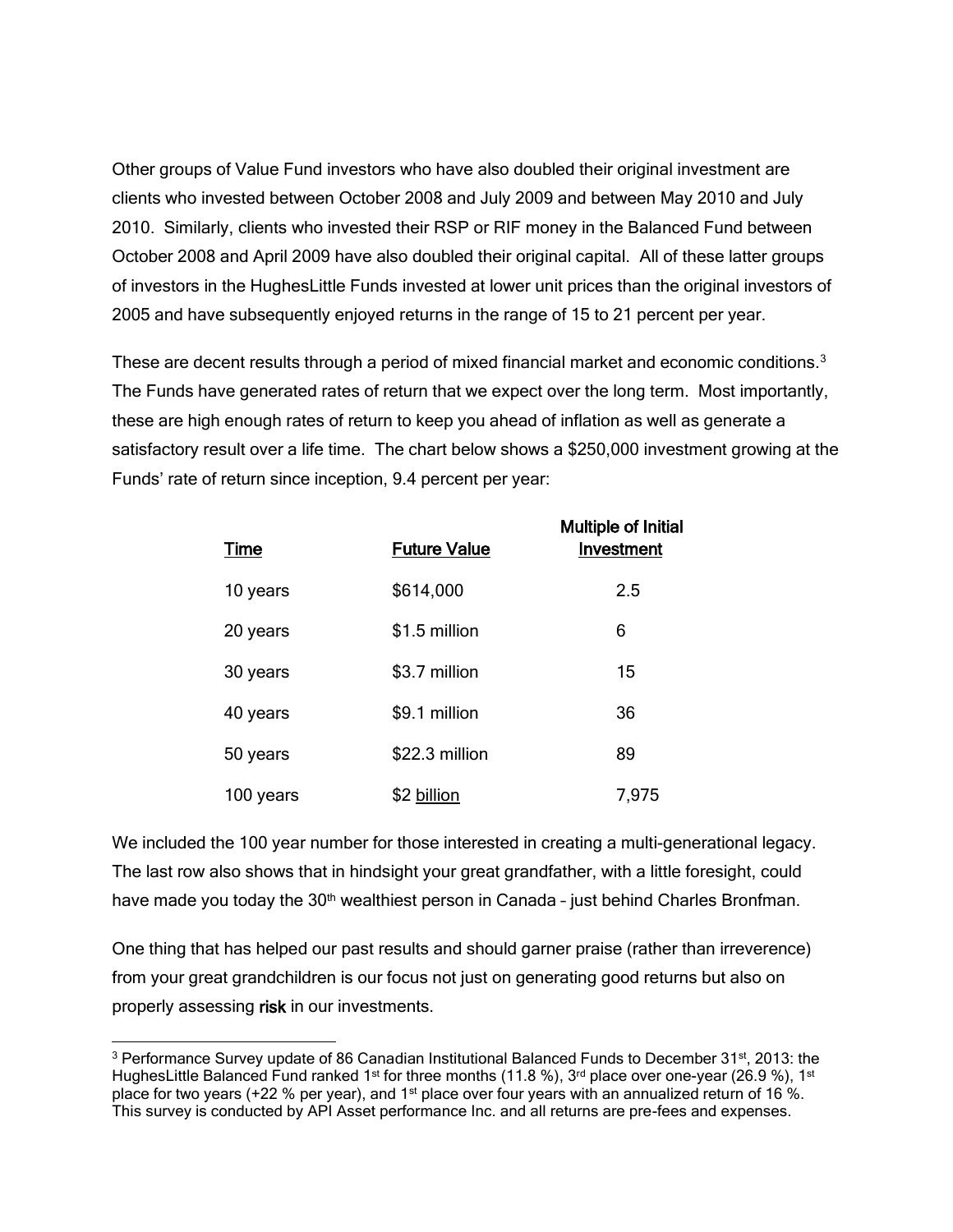The investment world has many different types of risk. Academics use price volatility or something called *beta* to measure risk. There is also benchmark risk, liquidity risk, and unconventionality, to name a few. We view these measures of risk as secondary.

We think our definition of risk is more relevant to our clients: 'risk' is the likelihood of not achieving a satisfactory return. This could be an outright capital loss or not achieving your objective return over the long-term.

To fully understand the risks that may be inherent in our portfolios currently and in the future we first try to assess the risks we may have incurred in the past. We do this by dissecting the performance of our operating companies over a number of years through a variety of conditions. For example, if a company has performed well we want to know whether we were we smart or just lucky. Or if a company has flopped – were we inept or unlucky. And if conditions had of been different would that have produced a different outcome?

By exploring these questions it becomes clear whether we own strong companies or weak ones and whether we are paying reasonable prices. We demand real evidence that our companies are performing well over many years and through a variety of economic and competitive conditions. When a company performs well enough, long enough, that tells us something about the 'riskiness' of the business.

We then try to apply what we have learned from the past to the future. For most companies however, a good past performance is no guarantee for the future. Future and past risks are seldom the same. In industries like technology or retail for instance, competitive forces are constantly inflicting damage in unforeseen ways, regularly turning peacocks into feather dusters. This is a major reason we like owning consumer products and services businesses. Operating conditions for whiskey and chocolate may not be exactly the same from decade to decade, but they're close. Growing world demand for certain beverages and confectionary items has and continues to be very stable, almost everywhere, all the time.

There are several types of businesses that we find nearly impossible to adequately assess risks. Included in this list are commercial airlines and most financial services companies. Our conservatism (or analytical short comings?) does cause us to miss many high-return investments. 2013 is a fine example: Air Canada for instance returned over 300 percent and the U.S. banking sector was up over 40 percent.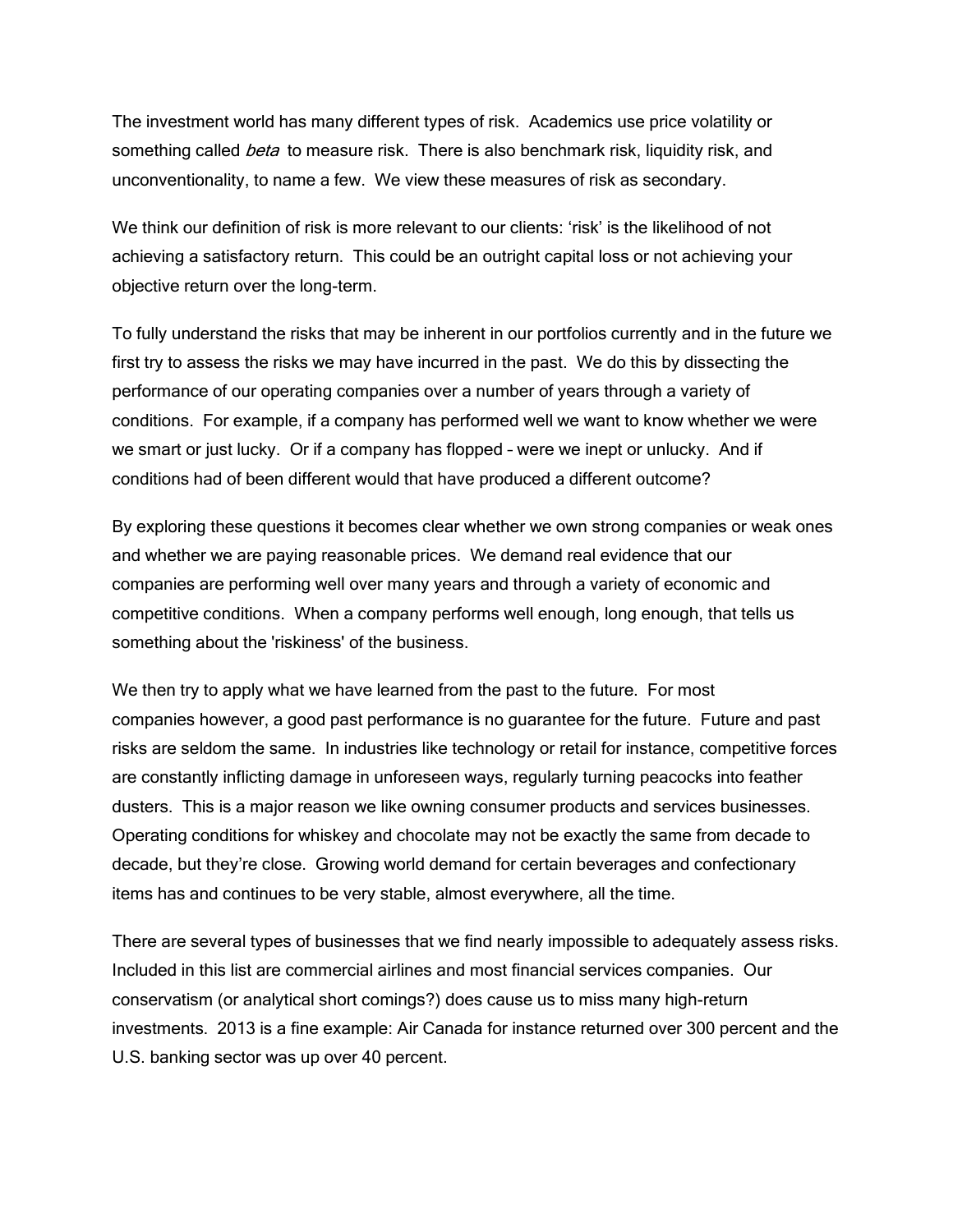There is just so much that is unknowable, especially with highly levered financial companies. Past results are misleading at best. In fact the risks inherent in many financial companies during any particular period can be deceptive. A stretch of years in which those inevitable-improbable disasters do not occur can make a company seem safer than it really is. Just because you can't see the risks doesn't mean they are not there. We close this discussion with an excellent analogy about hidden risks written by Nassim Taleb in his book "Fooled By Randomness,"

"Reality is far more vicious than Russian roulette. First, it delivers the fatal bullet rather infrequently, like a revolver that would have hundreds, even thousands of chambers instead of six. After a few dozen tries, one forgets about the existence of a bullet, under a numbing false sense of security. . . . Second, unlike a well-defined precise game like Russian roulette, where the risks are visible to anyone capable of multiplying and dividing by six, one does not observe the barrel of reality. . . . One is thus capable of unwittingly playing Russian roulette – and calling it by some alternative 'low risk' name"

### Portfolio Review

During the fourth quarter the Value Fund added money to one existing holding (a beverage company) and added one new holding. The Value Fund also made one partial sale and sold one position entirely.

During the fourth quarter the Balanced Fund added money to one existing holding (same beverage company), added one new common stock holding, made partial sales of two positions, and sold one position.

We include a full list of the quarter's buy and sell activity in the attached Investment Review.

As of December 31<sup>st</sup>, the Value Fund was 95 percent invested in 18 operating companies. The Fund owns eight Canadian companies, six U.S. companies, and four holdings based outside of North America. The Value Fund's top ten positions make-up 73 percent of the Fund's assets. At year-end the Value Fund had a five percent cash position.

The Balanced Fund is 82 percent invested in the common shares of seven Canadian companies, six U.S. companies, and five companies based outside of North America. The Balanced Fund's top ten positions make up 60 percent of the Fund's assets. At year-end the Balanced Fund had 18 percent of its assets in cash and investment grade bonds.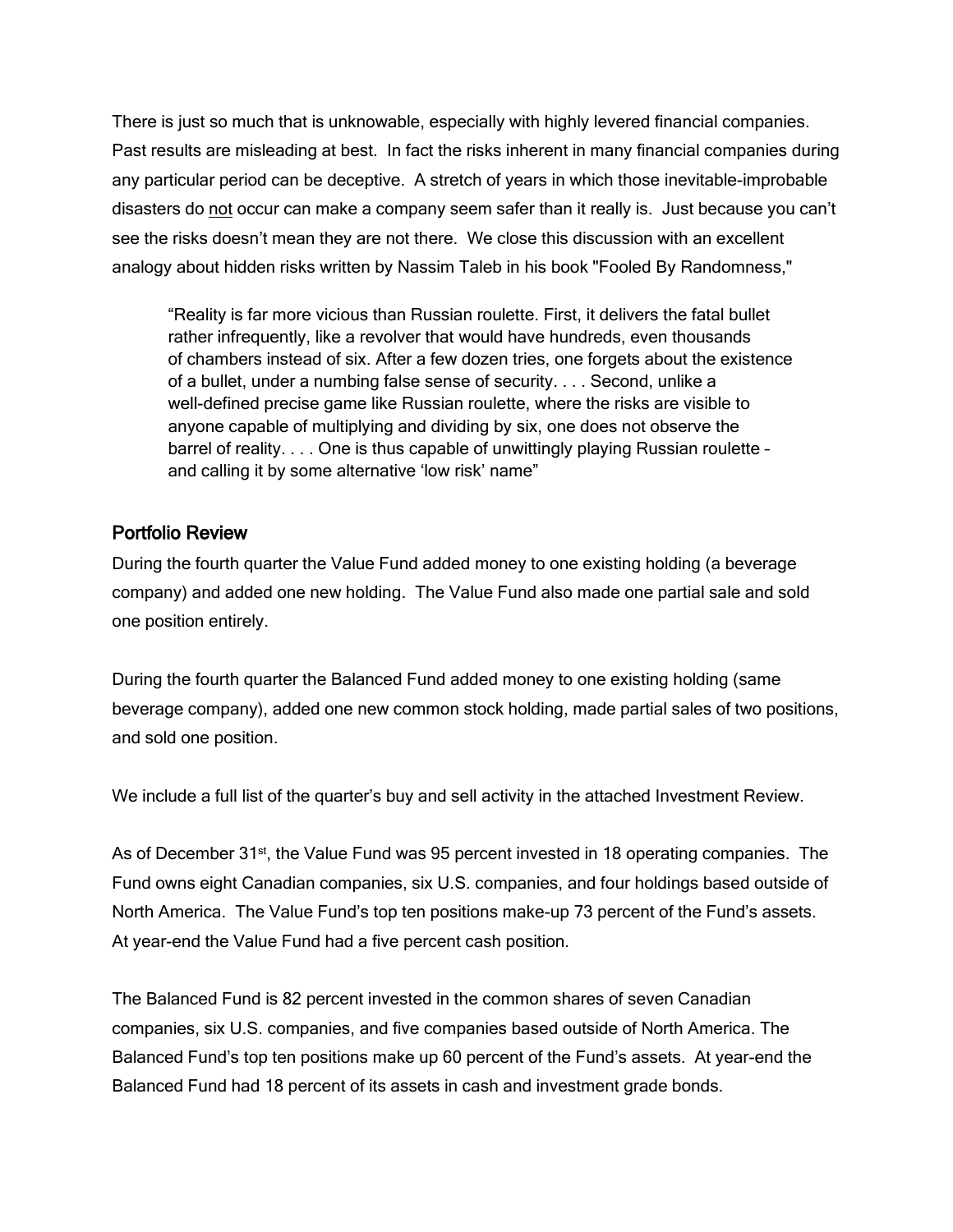#### 2013 Distribution

The Funds distribute their net income and realized capital gains to unit holders annually. The Funds do this so the Funds themselves do not pay tax.

Distributions for 2013 are \$0.20 per unit for the Value Fund and \$0.49 per unit for the Balanced Fund. The Value Fund's distribution is \$0.11 of taxable capital gains per unit and the remainder is dividend income. Distributions are automatically reinvested in additional units of the Funds for each unit holder (unless we were instructed otherwise for Value Fund unit holders only).

Enclosed for unit holders of both Funds is a confirmation of your distribution. We will send Value Fund unit holders a T3 Supplementary over the next few weeks. Both the Value Fund confirmation and the T3 Supplementary give a breakdown of the types of income that made up the distribution. The T3 Supplementary form is necessary for income tax purposes.

Unit holders in the Balanced Fund are not sent a T3 Supplementary because the distribution is non-taxable for RSPs and RIFs.

#### Fund Expenses

The 2008 to 2013 Management Expense Ratios (MER's) for the Funds were as follows:

|                            | 2013 2012 2011 2010 2009 2008       |  |  |                                     |
|----------------------------|-------------------------------------|--|--|-------------------------------------|
| HughesLittle Value Fund    | 1.23% 1.28% 1.29% 1.29% 1.33% 1.28% |  |  |                                     |
| HughesLittle Balanced Fund |                                     |  |  | 1.33% 1.38% 1.42% 1.40% 1.41% 1.36% |

The MER reflects all expenses charged to the Fund throughout the year. These expenses include: investment management fees, audit, trustee, custodian, administration, and GST/HST. Details of these expenses are disclosed in the Funds' year-end financial statements.

The MER is expressed as a percentage of the average assets within each Fund over the entire year. The performance results we report to you are after deducting these Fund expenses.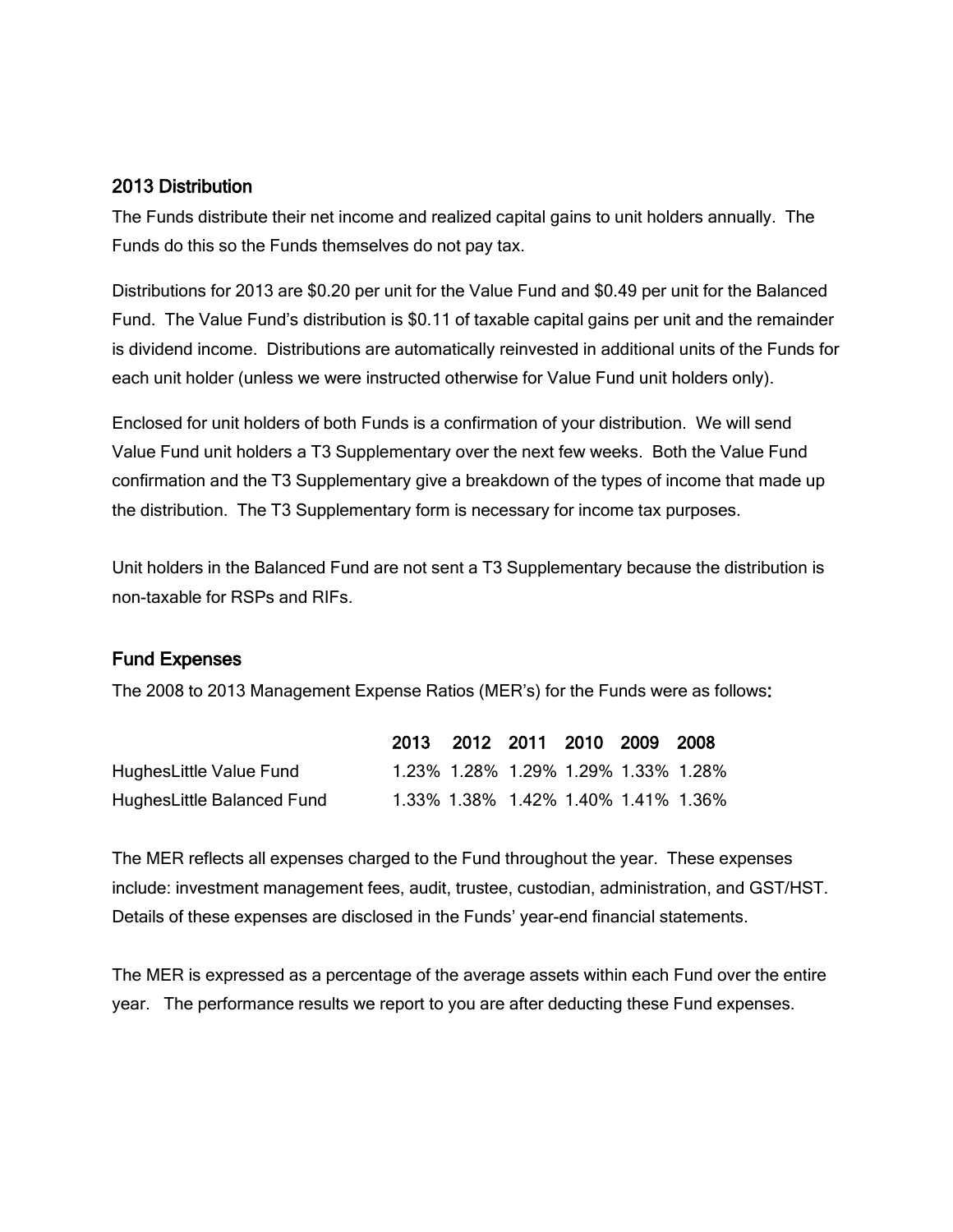#### Financial Statements

The Funds' auditors are KPMG. KPMG will send audited Financial Statements for each Fund separately to all clients no later than March 31<sup>st</sup>, 2014. The audited financial statements include a complete list of each Fund's portfolio investments as of December 31<sup>st</sup>, 2013.

## RSP Contributions

You may now make your RSP contributions to the HughesLittle Balanced Fund via online personal banking. Simply add "Canadian Western Trust Contributions" as a bill payee and use your 8 digit CWT account number. Please let us know if you make an on-line transfer so we know to watch out for it.

If you need any assistance please send Barb an e-mail at [barb@hugheslittle.com](mailto:barb@hugheslittle.com) or call her at 1 877 696 9799.

The final date for 2013 RRSP contributions is March 1st, 2014.

| Cheques payable reminder: The Value Fund |                   | "RBC Investor Services"  |
|------------------------------------------|-------------------|--------------------------|
|                                          | The Balanced Fund | "Canadian Western Trust" |

# 2014

Over the long-term, a company's share price should not outperform or underperform its underlying corporate performance. As such, we're focused on ensuring our companies' drivers of intrinsic value – namely revenues, profits and capital returns - remain healthy and capable of generating acceptable returns. Company results over the past several years and again in 2013 indicated that *intrinsic value growth* met or exceeded our objectives; we expect 2014 to be similar.

In the body of this letter we discussed how we assess *business risks* in our companies and how that impacts our choice of companies in which we invest. Another part of our analysis is properly assessing *investment risk* and how it may impact our *returns*. This involves comparing the market price of our companies versus what we think they are worth – or a company's intrinsic value. We call this the price-to-value discount. So, all else being equal, the bigger the discount of price-to-value, the lower the risk of loss and the higher the potential return.